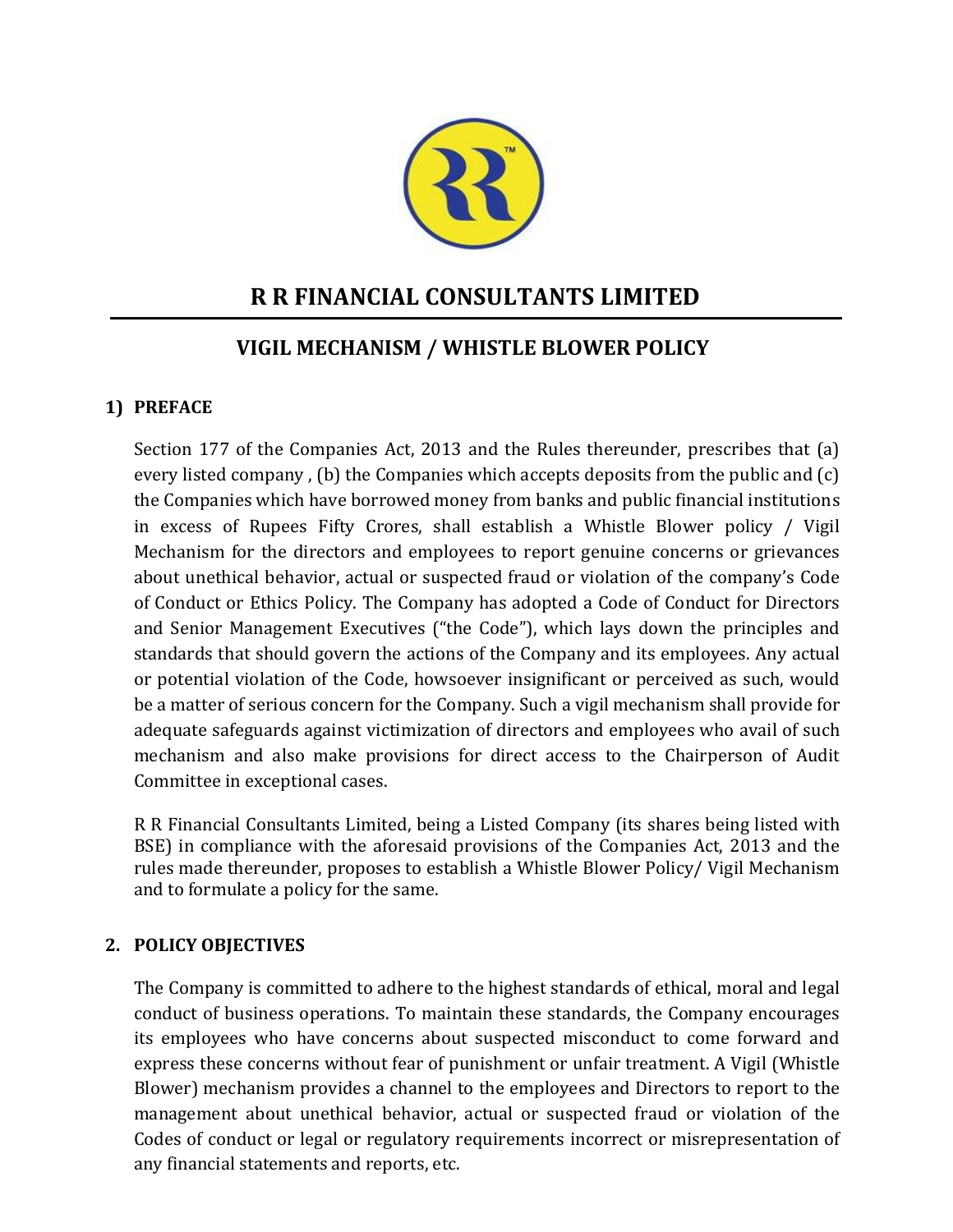#### **3. SCOPE OF THE POLICY**

This Policy intends to cover serious concerns that could have grave impact on the operations and performance of the business of the Company and malpractices and events which have taken place / suspected to have taken place, misuse or abuse of authority, fraud or suspected fraud, violation of company rules, manipulations, negligence causing danger to public health and safety, misappropriation of monies, and other matters or activity on account of which the interest of the Company is affected and formally reported by whistle blowers concerning its employees. The policy neither releases employees from their duty of confidentiality in the course of their work, nor is it a route for taking up a grievance about a personal situation.

#### **4. Definitions :**

- **4.1**"Audit Committee" means the Audit Committee constituted by the Board of Directors of the Company in accordance with Section 292A of the Companies Act 1956 / Section 177 of the Companies Act 2013 and in compliance with other provisions.
- **4.2**"Employee" means every employee of the Company, including the Directors in the employment of the Company.
- **4.3**Protected Disclosure" means a concern raised by a written communication made in good faith that discloses or demonstrates information that may evidence unethical or improper activity. Protected Disclosures should be factual and not speculative in nature
- **4.4**"Code" mean Conduct for Directors and Senior Management Personnel adopted by R R Financial Consultants Limited
- **4.5**"Subject" means a person against or in relation to whom a Protected Disclosure has been made or evidence gathered during the course of an investigation.
- **4.6**"Whistle Blower" means an Employee making a Protected Disclosure under this Policy.
- **4.7**"Whistle and Ethics Officer" means an officer of the company nominated by Competent Authority to conduct detailed investigation under this policy and to receive protected disclosure from Whistle blowers, maintain record thereof, placing the same before the Audit Committee for its disposal and informing the Whistle blower the results thereof..
- **4.8**"Company" means "R R Financial Consultants Limited"

#### **5. ELIGIBILITY**

All Employees of the Company and various stakeholders of the company are eligible to make Protected Disclosures under the Policy in relation to matters concerning the Company.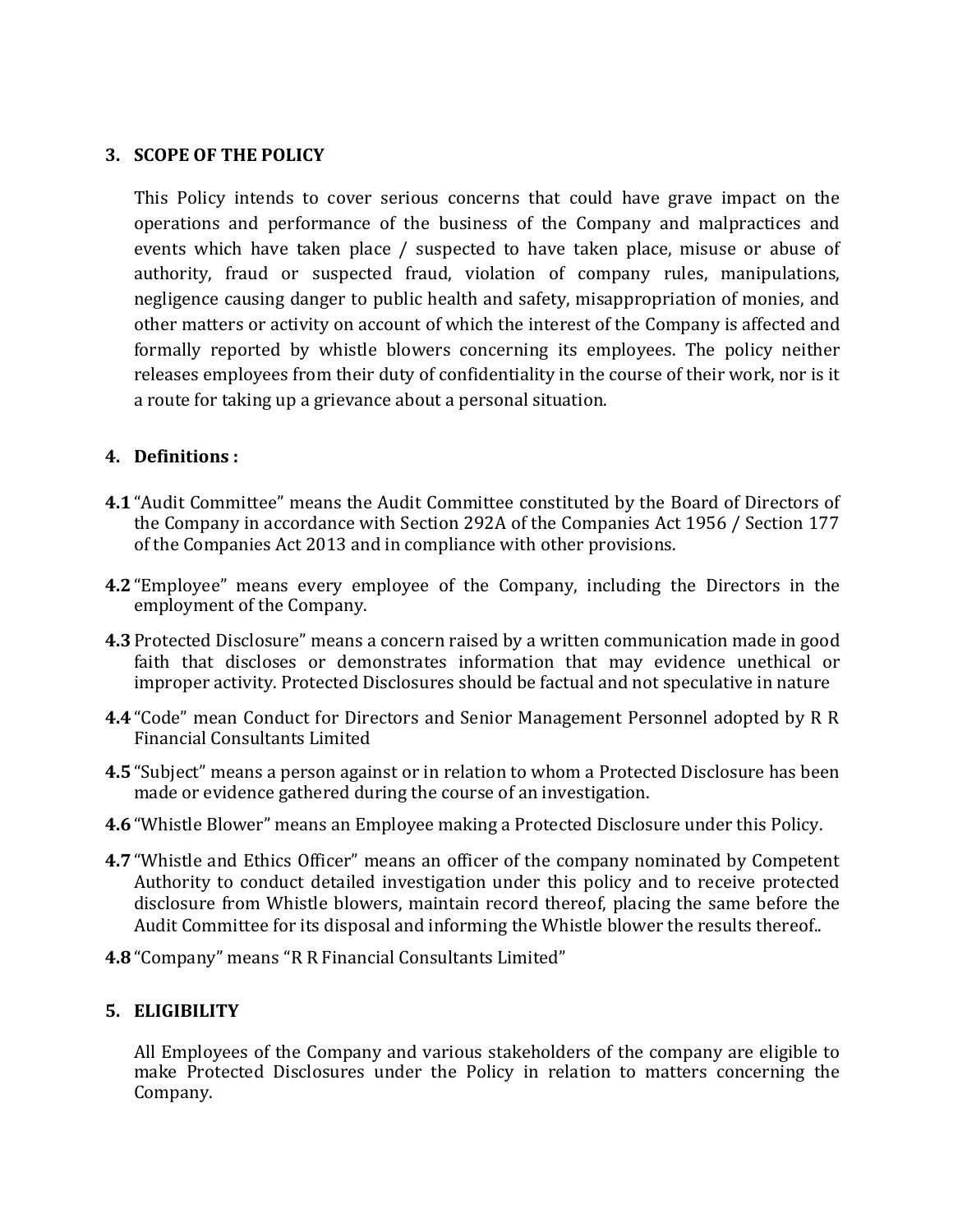#### **6. RECEIPT AND DISPOSAL OF PROTECTED DISCLOSURES :**

- **6.1** All Protected Disclosures should be reported in writing by the complainant as soon as possible after the Whistle Blower becomes aware of the same so as to ensure a clear understanding of the issues raised and should either be typed or written in a legible handwriting in English.
- **6.2** The Protected Disclosure should be submitted in a closed and secured envelope and should be super scribed as "Protected disclosure under the Whistle Blower policy". Alternatively, the same can also be sent through email with the subject "Protected disclosure under the Whistle Blower policy". If the complaint is not super scribed and closed as mentioned above, it will not be possible for the Audit Committee to protect the complainant and the protected disclosure will be dealt with as if a normal disclosure. In order to protect identity of the complainant, the Whistle & Ethics Officer will not issue any acknowledgement to the complainants and they are advised neither to write their name/address on the envelope nor enter into any further correspondence with the Whistle & Ethics Officer. The Whistle & Ethics Officer shall assure that in case any further clarification is required he will get in touch with the complainant.
- **6.3** The Company shall not entertain anonymous/ pseudonymous disclosures.
- **6.4** The Protected Disclosure should be forwarded under a covering letter signed by the complainant. The Whistle and Ethics Officer or the Chairman of the Audit Committee/CEO & MD as the case may be, shall detach the covering letter bearing the identity of the Whistle Blower and process only the Protected Disclosure.
- **6.5** All Protected Disclosures should be addressed to the Whistle and Ethics Officer of the Company. The contact details of the Whistle and Ethics Officer are as under:-

Company Secretary R R Financial Consultants Limited 47, M.M. Road, Rani Jhansi Marg, New Delhi-110055 Email- [cs@rrfcl.com](mailto:cs@rrfcl.com)

**6.6** On receipt of the protected disclosure the Whistle and Ethics Officer shall make a record of the Protected Disclosure and also ascertain from the complainant whether he was the person who made the protected disclosure or not. The record will include:

Brief facts;

Whether the same Protected Disclosure was raised previously by anyone, and if so, the outcome thereof; Whether the same Protected Disclosure was raised previously on the same subject;

Details of actions taken by Whistle and Ethics Officer.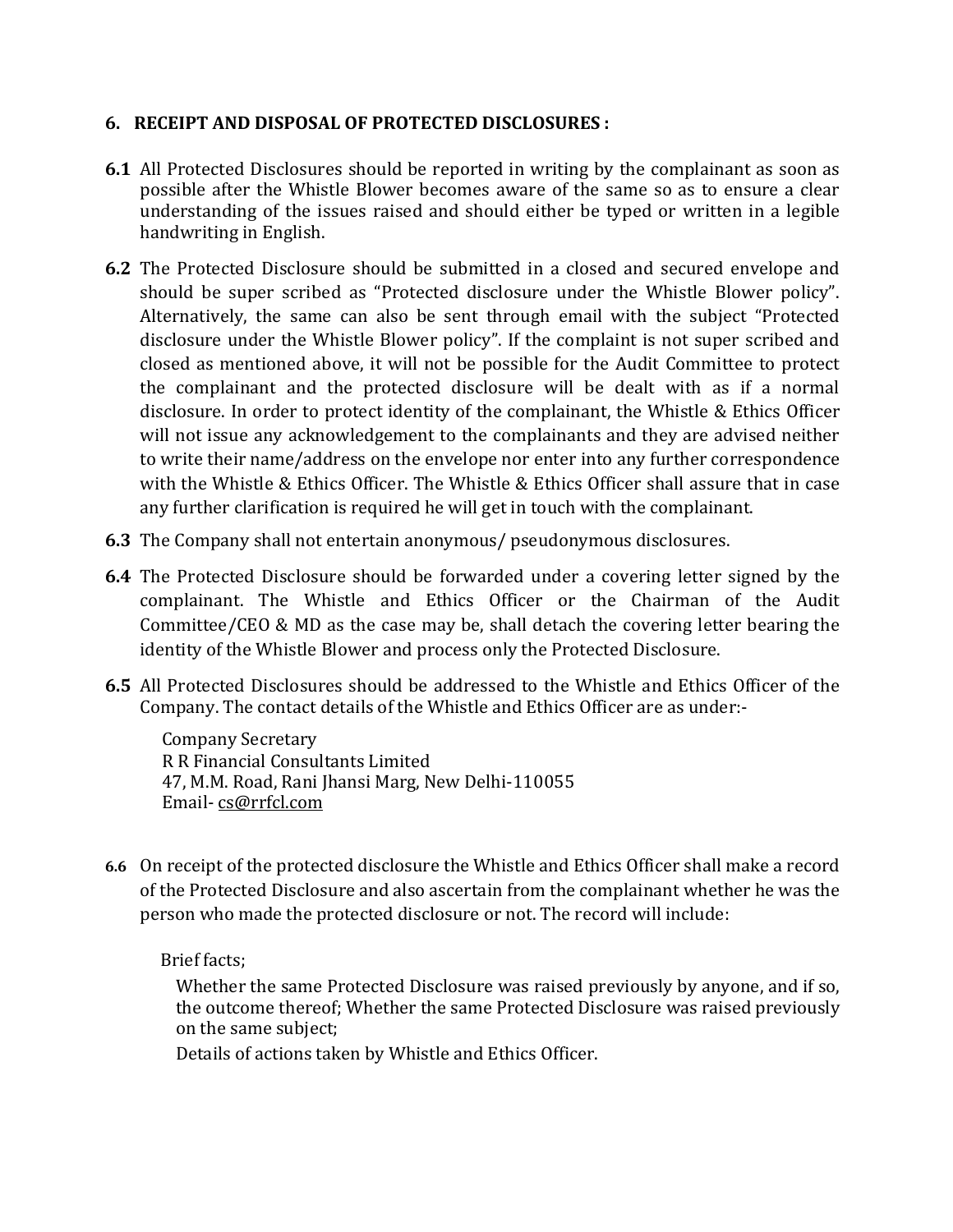#### **7. INVESTIGATION**

- **7.1** All Protected Disclosures reported under this Policy will be thoroughly investigated by the Whistle and Ethics Officer of the Company who will investigate / oversee the investigations under the authorization of the Audit committee. Chairman of Audit Committee / Whistle and Ethics Officer may at its discretion consider involving any investigators for the purpose of Investigation.
- **7.2** The decision to conduct an investigation taken into a Protected Disclosure by itself is not an acceptance of the accusation by the Authority and is to be treated as a neutral fact-finding process because the outcome of the investigation may or may not support accusation.
- **7.3** The identity of a Subject will be kept confidential to the extent possible given the legitimate needs of the investigation.
- **7.4** Unless there are compelling reasons not to do so, Subjects will be given reasonable opportunity for hearing their side during the investigation. No allegation of wrongdoing against a Subject shall be considered as maintainable unless there is good evidence in support of the allegation.
- **7.5** Subjects shall have a duty to co-operate with the Whistle and Ethics Officer / Audit Committee during investigation to the extent that such co-operation sought does not merely require them to admit guilt.
- **7.6** Subjects shall have right to access any document/ information for their legitimate need to clarify/ defend themselves in the investigation proceedings.
- **7.7** Subjects shall have a responsibility not to interfere with the investigation. Evidence shall not be withheld, destroyed or tampered with, and witnesses shall not be influenced, coached, threatened or intimidated by the Subjects.
- **7.8** Subjects have a right to be informed of the outcome of the investigation. If allegations are not sustained, the Subjects shall be consulted as to whether public disclosure of the investigation results would be in the best interest of the Subject and the Company.
- **7.9** Whistle and Ethics Officer shall normally complete the investigation within 90 days of the receipt of protected disclosure.
- **7.10** In case allegations against the subject are substantiated by the Whistle and Ethics Officer in his report, the Audit Committee shall give an opportunity to Subject to explain his side.

#### **8. PROTECTION**

 No unfair treatment will be meted out to a Whistle Blower by virtue of his/ her having reported a Protected Disclosure under this policy. The company, as a policy, condemns any kind of discrimination, harassment, victimization or any other unfair employment practice being adopted against Whistle Blowers. Complete protection will, therefore, be given to Whistle Blowers against any unfair practice like retaliation,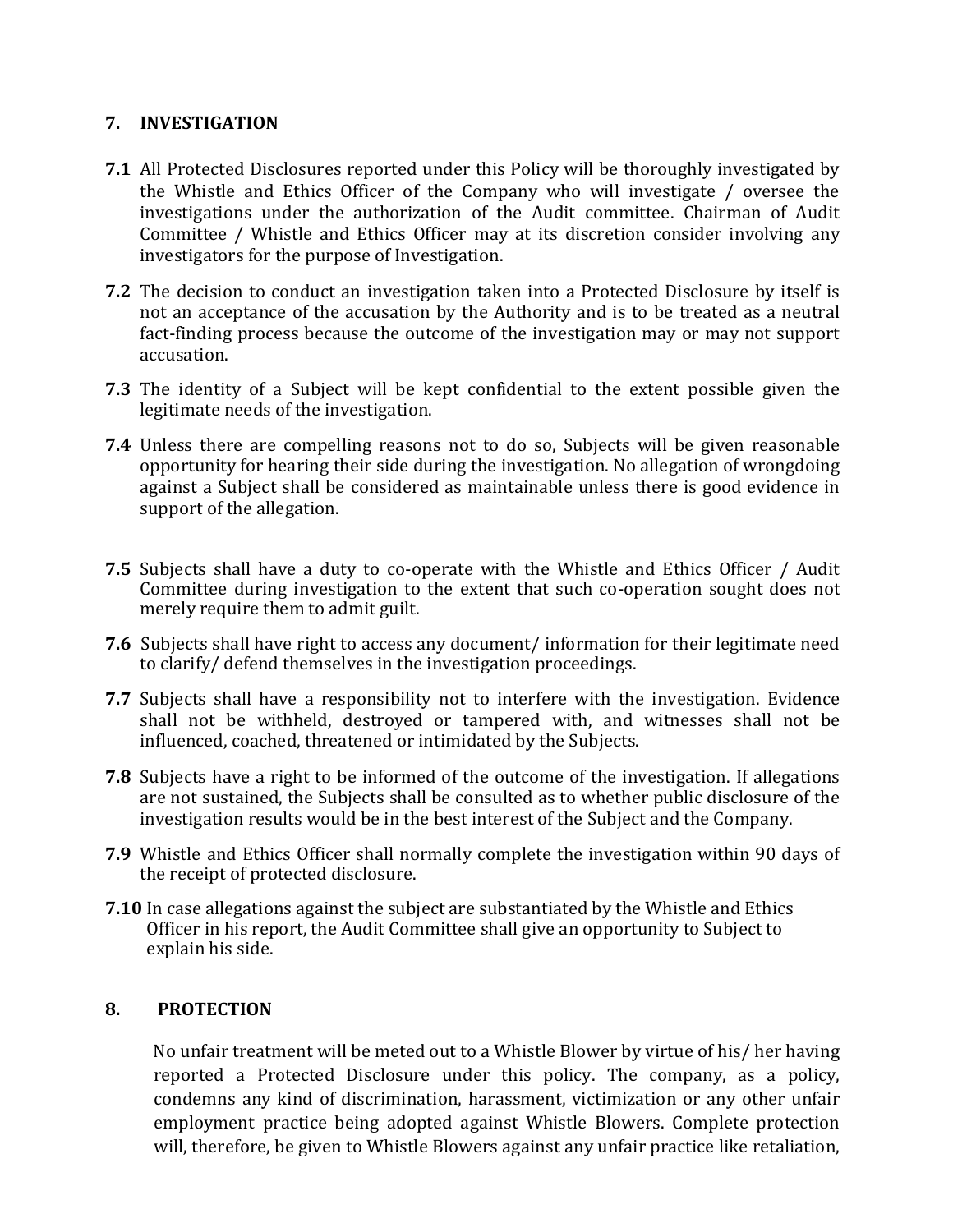threat or intimidation of termination / suspension of service, disciplinary action, transfer, demotion, refusal of promotion or the like including any direct or indirect use of authority to obstruct the Whistle Blower's right to continue to perform his duties / functions including making further Protected Disclosure. The Company will take steps to minimize difficulties, which the Whistle Blower may experience as a result of making the Protected Disclosure. Thus, if the Whistle Blower is required to give evidence in criminal or disciplinary proceedings, the Company will arrange for the Whistle Blower to receive advice about the procedure, etc.

- **8.1** A Whistle Blower may report any violation of the above clause to the Chairman of the Audit Committee, who shall investigate into the same and recommend suitable action to the management.
- **8.2** The identity of the Whistle Blower shall be kept confidential to the extent possible and permitted under law.
- **8.3** Any other Employee assisting in the said investigation shall also be protected to the same extent as the Whistle Blower.

#### **9. SECRECY / CONFIDENTIALITY**

**9.1** The complainant, Whistle and Ethics Officer, Members of Audit Committee, the Subject and everybody involved in the process shall:

Maintain confidentiality of all matters under this Policy

 Discuss only to the extent or with those persons as required under this policy for completing the process of investigations.

Not keep the papers unattended anywhere at any time

Keep the electronic mails / files under password.

#### **10. DECISION**

- **10.1** If an investigation leads the Whistle and Ethics Officer / Chairman of the Audit Committee to conclude that an improper or unethical act has been committed, the Whistle and Ethics Officer / shall recommend to the management of the Company to take such disciplinary or corrective action as he may deem fit. It is clarified that any disciplinary or corrective action initiated against the Subject as a result of the findings of an investigation pursuant to this Policy shall adhere to the applicable personnel or staff conduct and disciplinary procedures.
- **10.2** If the report of investigation is not to the satisfaction of the complainant, the complainant has the right to report the event to the appropriate legal or investigating agency. A complainant who makes false allegations of unethical & improper practices or about alleged wrongful conduct of the subject to the Whistle and Ethics Officer shall be subject to appropriate disciplinary action in accordance with the rules, procedures and policies of the Company.